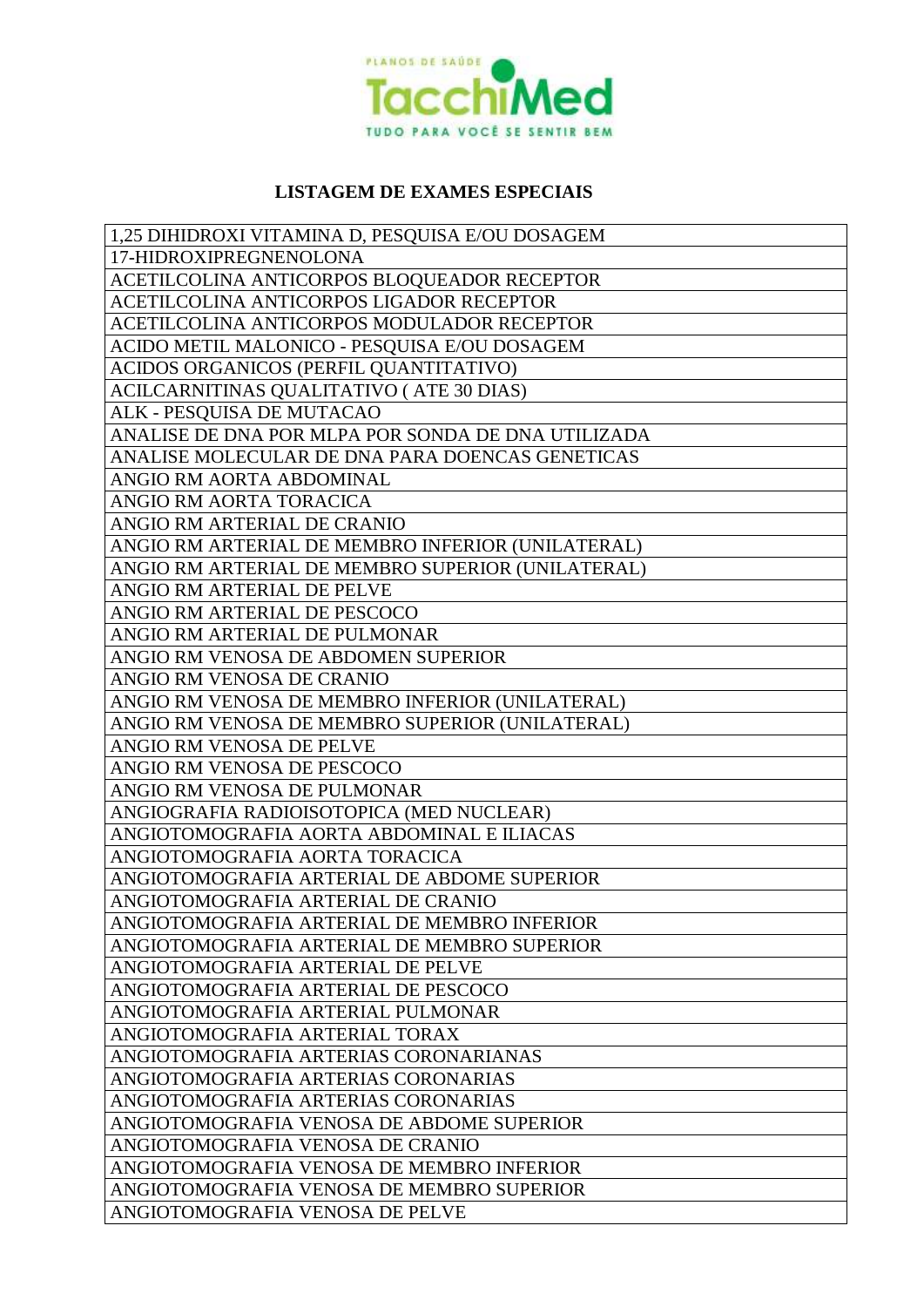

| ANGIOTOMOGRAFIA VENOSA DE PESCOCO                                 |
|-------------------------------------------------------------------|
| ANGIOTOMOGRAFIA VENOSA DE TORAX                                   |
| ANTICORPOS ANTIPNEUMOCOCCO-ANTI STREPTO PNEUMONIAE                |
| ANTIGENOS DE ASPERGILLUS GALACTOMANNAN                            |
| ANTIMITOCONDRIA, M2                                               |
| ANTIPEPTIDEO CICLICO CITRULINADO ANTI CCP - IGG                   |
| AQUAPORINA 4 (AQP4) ANTICORPOS IGG                                |
| ARTRO RM (INCLUI PUNCAO ARTICULAR) POR ARTICULACAO                |
| AUDIOMETRIA TRONCO CEREBRAL (BERA - POTENCIAL AUDI                |
| AVALIACAO ENDOSCOPICA DA DEGLUTICAO (FEES)                        |
| <b>BANDAS OLIGOCLONAIS NO LIQUOR</b>                              |
| BCR ABL QUANTI (DESCONTINUIDADE TTO) PCR CROMOS PH                |
| BCR ABL QUANTI PCR CROMOS PHILADELFIA (OU P210 OU P190)           |
| <b>BRAF PESQUISA DE MUTACAO</b>                                   |
| <b>BRCA I E II POR MLPA</b>                                       |
| BRCA I E II POR SEQUENCIAMENTO (PCR)                              |
| BRCA I E II POR SEQUENCIAMENTO E MLPA (DET CONJUN)                |
| BRCA2 SANGER PESQUISA MUTACAO ESPECIFICA (CANCER - MAMA E OVARIO) |
| CADEIAS LEVES LIVRES SORO (KAPPA/LAMBDA)                          |
| CADEIAS LEVES LIVRES URINA (KAPPA/LAMBDA)                         |
| CALPROTECTINA, DETECCAO NAS FEZES                                 |
| CAPTURA HIBRIDA HIBRIDIZACAO HPV (PAPILOMA VIRUS)                 |
| CAPTURA HIBRIDA P/ CHLAMYDIA TRACHOMATIS                          |
| CARIOTIPO COM TECNICAS DE ALTA RESOLUCAO                          |
| CARIOTIPO DE MEDULA (TECNICAS COM BANDAS)                         |
| CARIOTIPO DE SANGUE (TECNICAS COM BANDAS)                         |
| CARIOTIPO DE SANGUE-PESQUISA DE SITIO FRAGIL X                    |
| CARIOTIPO EM VILOSIDADES CORIONICAS (CULTIVO DE TROFOBLASTOS)     |
| CGH ARRAY, SNP ARRAY- ANALISE DE EXPRESSAO GENICA                 |
| CHIKUNGUNYA, ANTICORPOS (IGG E IGM)                               |
| <b>CHLAMYDIA TRACHOMATIS POR PCR</b>                              |
| CICLOSPORINA - METHOTREXATE - DOSAGEM                             |
| CINTILOGRAFIA ANALOGO DE SOMATOSTATINA OCTREOSCAN                 |
| <b>CINTILOGRAFIA COM GALIO 67</b>                                 |
| CINTILOGRAFIA CORPO INTEIRO PESQUISA METASTASES IO                |
| CINTILOGRAFIA DE MAMA (BILATERAL)                                 |
| <b>CINTILOGRAFIA DE PARATIREOIDES</b>                             |
| CINTILOGRAFIA DE PERFUSAO CEREBRAL (SPECT)                        |
| CINTILOGRAFIA DE PERFUSAO CEREBRAL (SPECT) SEM TEC                |
| CINTILOGRAFIA DETECCAO ASPIRACAO PULMONAR                         |
| CINTILOGRAFIA DETECCAO HEMORRAGIA DIGEST NAO ATIVA                |
| CINTILOGRAFIA DETECCAO HEMORRAGIA DIGESTIVA ATIVA                 |
| CINTILOGRAFIA DOSE TERAPEUTICA IODO 131 TTO CA TIR                |
| CINTILOGRAFIA GLANDULAS SALIVARES COM OU SEM ESTIM                |
| CINTILOGRAFIA MIBG (METAIODOBENZILGUANIDINA) IODO                 |
| CINTILOGRAFIA MIOCARDIO NECROSE (INFARTO AGUDO)                   |
| CINTILOGRAFIA MIOCARDIO PERFUSAO ESTRESSE FARMACOL                |
| CINTILOGRAFIA MIOCARDIO PERFUSAO ESTRESSE FARMACOL                |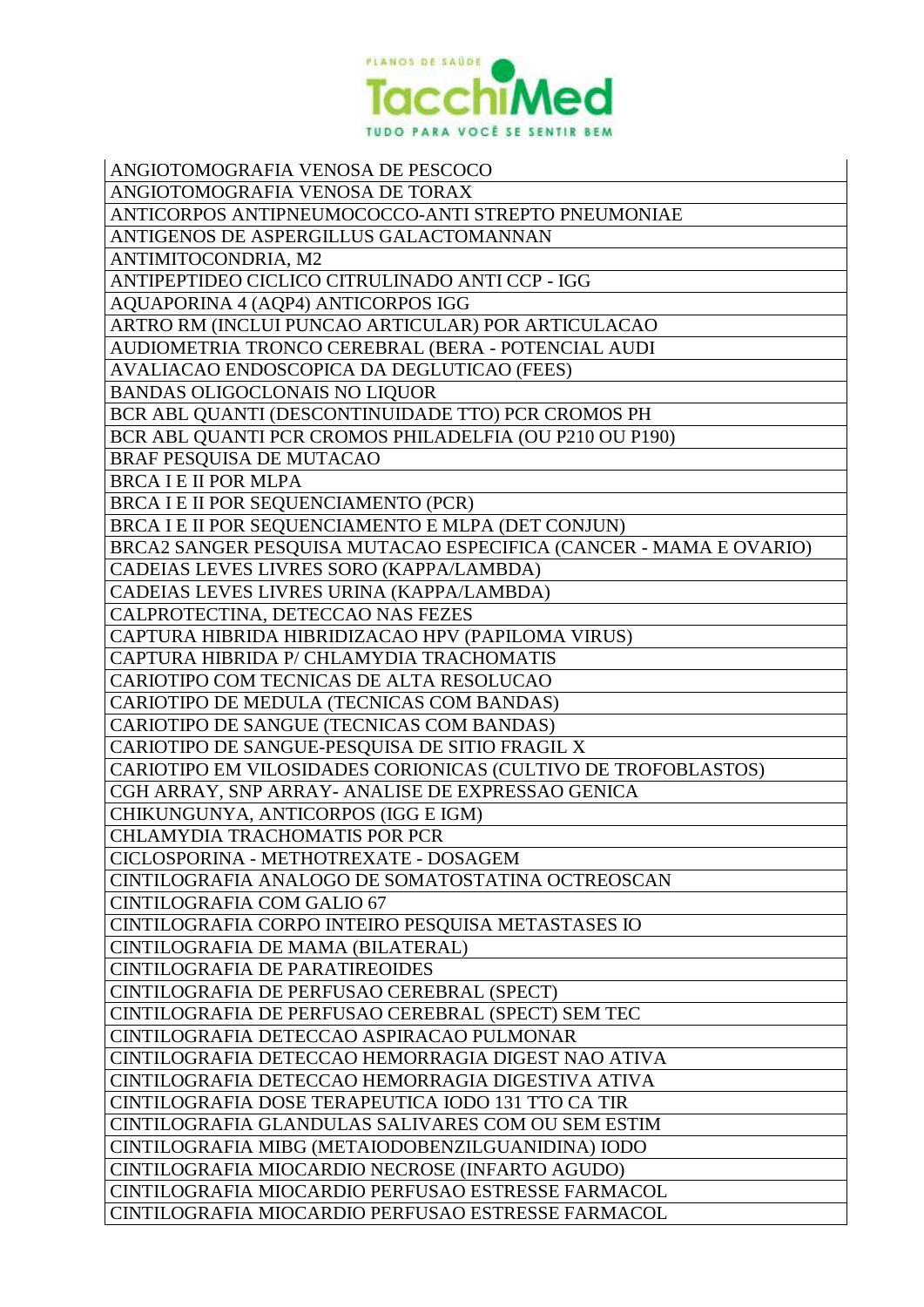

| CINTILOGRAFIA MIOCARDIO PERFUSAO ESTRESSE FISICO                       |
|------------------------------------------------------------------------|
| CINTILOGRAFIA MIOCARDIO PERFUSAO REPOUSO                               |
| CINTILOGRAFIA OSSEA (CORPO TOTAL)                                      |
| CINTILOGRAFIA OSSEA (CORPO TOTAL) SEM TECNICA TOMO                     |
| CINTILOGRAFIA PERFUSAO CEREBRAL AVALIACAO TRANSP D                     |
| CINTILOGRAFIA PULMONAR (INALACAO)                                      |
| CINTILOGRAFIA PULMONAR (PERFUSAO)                                      |
| CINTILOGRAFIA RENAL DINAMICA COM DIURETICO (COM DTPA)                  |
| CINTILOGRAFIA RENAL DINAMICA COM DTPA                                  |
| CINTILOGRAFIA RENAL ESTATICA C/ DMSA                                   |
| CINTILOGRAFIA SINCRONIZADA CAMARAS CARDIACAS ESFORCO                   |
| CINTILOGRAFIA SINCRONIZADA CAMARAS CARDIACAS REPOUSO                   |
| CINTILOGRAFIA TIREOIDE E/OU CAPTACAO (IODO 131)                        |
| CISTOCINTILOGRAFIA INDIRETA                                            |
| CITOMEGALOVIRUS QUALITATIVO PCR (CMV)                                  |
| CITOMEGALOVIRUS QUANTITATIVO PCR (CMV)                                 |
| <b>CLONAZEPAN DOSAGEM</b>                                              |
| COLANGIOGRAFIA TRANSCUTANEA                                            |
| <b>CORONAVIRUS IgG</b>                                                 |
| <b>CORONAVIRUS, POR PCR</b>                                            |
| <b>COXSACKIE B1-6, ANTICORPOS IGM</b>                                  |
| <b>CULTURA DE ABORTO E OBTENCAO DE CARIOTIPO</b>                       |
| <b>CURVA INSULINICA (6 DOSAGENS)</b>                                   |
| <b>D DIMEROS DOSAGEM</b>                                               |
| DENGUE, ANTICORPOS IGG (TESTE RAPIDO)                                  |
| DENGUE, ANTICORPOS IGM (TESTE RAPIDO)                                  |
| DENSITOMETRIA OSSEA - 01 SEGMENTO                                      |
| DENSITOMETRIA OSSEA COLUNA E FEMUR (OU 2 SEGMENT)                      |
| DET DA AT ENZIM DA ESFINGOMIELINASE FIBROBLASTOS                       |
| DET ENZIMAT GALACTOCEREBROSIDASE DOSAGEM                               |
| DETERMINACAO CELULAS CD34 E CD45 - CITOMETRO                           |
| DETERMINACAO CELULAS CD34 E CD45 - CITOMETRO                           |
| DETERMINACAO QUANTITATIVA DE AMINOACIDOS CROMOTOGRAFIA - Mnco          |
| <b>CROSQ - SANGUE</b>                                                  |
| DETERMINACAO QUANTITATIVA DE AMINOACIDOS URINA CROMOTOGRAFIA -         |
| <b>AMINUR</b>                                                          |
| DETERMINACAO A RAZAO DOS NIVEIS SERICOS IN VITRO DA TIROSINA QUINASE - |
| <b>1 SEMELHANTE</b>                                                    |
| DOPPLER TRANSCRANIANO                                                  |
| ECODOPPLER TRANSFONTANELA                                              |
| ECODOPPLERCARDIOGRAMA ESFORCO OU STRESS FARMACOL                       |
| ECODOPPLERCARDIOGRAMA FETAL POR FETO C MAPEAM FLUX                     |
| ECODOPPLERCARDIOGRAMA TRANSESOFAGICO INCLUI TRANST                     |
| ECODOPPLERCARDIOGRAMA TRANSTORACICO                                    |
| EGFR - PESQUISA DE MUTACAO                                             |
| ELASTOGRAFIA HEPATICA US (FIBROSCAN) / ELASTOGRAMA                     |
| ELETROCOCLEOGRAFIA (ECOCHG)                                            |
| ELETROENCEFALOGRAMA ESPECIAL (C/MONTAGEM ZIGOMATICA) PROLONGADO        |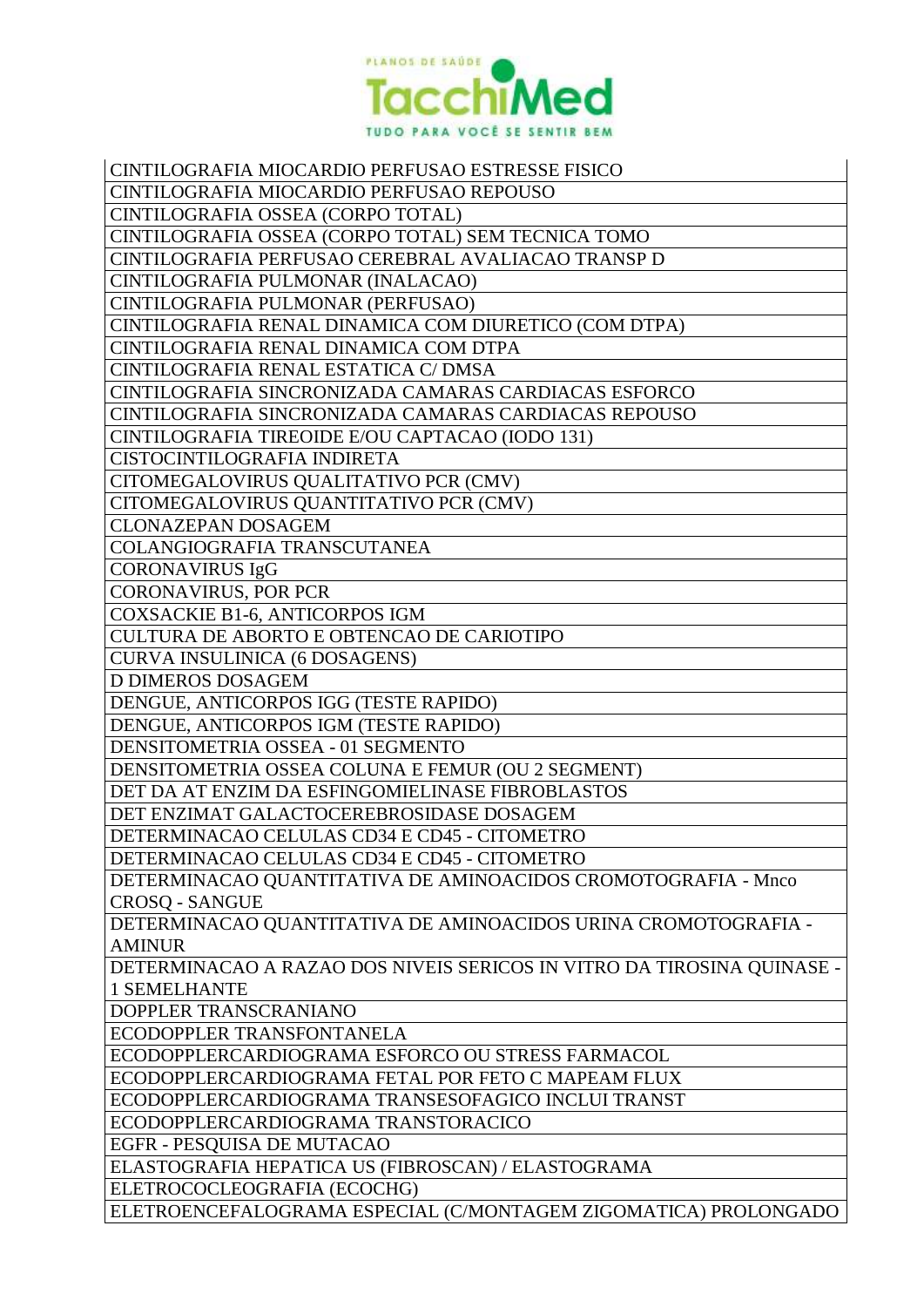

| ATE 02 HS                                                        |
|------------------------------------------------------------------|
| ELETRONEUROMIOGRAFIA DE FACE                                     |
| ELETRONEUROMIOGRAFIA DE MMII                                     |
| ELETRONEUROMIOGRAFIA DE MMSS                                     |
| ELETRONEUROMIOGRAFIA DE MMSS E MMII                              |
| ELETRONEUROMIOGRAFIA GENITOPERINEAL                              |
| ELETRONISTAGMOGRAFIA COM TESTES VESTIBULARES COM PROVA CALÓRICA  |
| EPSTEIN BARR VIRUS PCR APOS TRANSPLANTE RENAL                    |
| ERGOESPIROMETRIA-TESTE CARDIOPULMONAR DO EXERCICIO               |
| ERITROPOIETINA - PESQUISA OU DOSAGEM                             |
| ESPECTROSCOPIA POR RM (ASSOCIADO COM RM CRANIO)                  |
| ESTUDO ALTERACOES CROMOSSOMICAS EM LEUCEMIAS FISH                |
| ESTUDO GENETICO HUNTINGTON GENE HTT PCR                          |
| FATOR V DE LEIDEN POR PCR (ANALISE DE MUTACAO)                   |
| FENOTIPAGEM DE OUTROS SISTEMAS ERITROCITARIOS - PO               |
| FLT3 PESQUISA DE MUTACOES POR ELETROFORESE CAPILAR (CADA)        |
| GAD-AB-ANTIDESCARBOXILASE DO ACIDO                               |
| GENE CYP21A2 - NGS SEQUENCIAMENTO - GENOTIPAGEM                  |
| GENOTIPAGEM DO SISTEMA HLA (LOCUS A eB) MET IMUNOL               |
| HEMOCROMATOSE ANALISE POR PCR                                    |
| HEPATITE B QUANTITATIVO PCR                                      |
| HEPATITE C (QUALITATIVO) POR PCR                                 |
| HEPATITE C (QUANTITATIVO) POR PCR                                |
| HEPATITE C GENOTIPAGEM PESQUISA                                  |
| HEPATITE C IMUNOBLOT                                             |
| HER-2 (HER2) POR FISH EM TUMOR MAMARIO                           |
| HERCEPT TEST - HER2 (HER-2) - IMUNOHISTOQUIMICA                  |
| HIV - CARGA VIRAL PCR QUANTI                                     |
| HIV GENOTIPAGEM PESQUISA                                         |
| <b>HIV - QUALITATIVO POR PCR</b>                                 |
| HLA-DR+DQ - IMUNOLOGICO PESQUISA E/OU DOSAGEM                    |
| HOLTER DE 24 HORAS - 3 CANAIS - DIGITAL                          |
| <b>HOLTER DE ECG - 24 HORAS</b>                                  |
| HPV (PAPILOMA VIRUS HUMANO)+ SUBTIPOS PCR                        |
| HTLV I / II POR PCR (CADA) PESQUISA                              |
| IGF BP3 (PROTEINA LIGADORA FATORES CRESCIM)                      |
| IMUNOELETROFORESE - IMUNOFIXACAO (GAMOPATIA)                     |
| IMUNOFENOTIPAGEM (HPN) HEMOGLOBINUR PAROXISTICA N                |
| IMUNOFENOTIPAGEM DOENCA RESIDUAL MINIMA                          |
| IMUNOFENOTIPAGEM MEDULA OSSEA NEOPLASIAS HEMATOLOG               |
| IMUNOFENOTIPAGEM SANGUE PERIFERICO LINFOMA/ LLC                  |
| IMUNOFENOTIPAGEM PARA CLASSIFICACAO DE LEUCEMIAS - CITOMETRO DE  |
| <b>FLUXO</b>                                                     |
| IMUNOHISTOQUIM/IMUNOFLUORESCENCIA                                |
| IMUNOHISTOQUIMICA (DUAS A CINCO REACOES)                         |
| IMUNOHISTOQUIMICA ISOLADA - PROCEDIM DIAGNOSTICO                 |
| INSTABILIDADE MICROSSATELITE IMUNOHISTOQUIMICA (MLH1, PMS2,MSH2, |
| MSH <sub>6</sub> )                                               |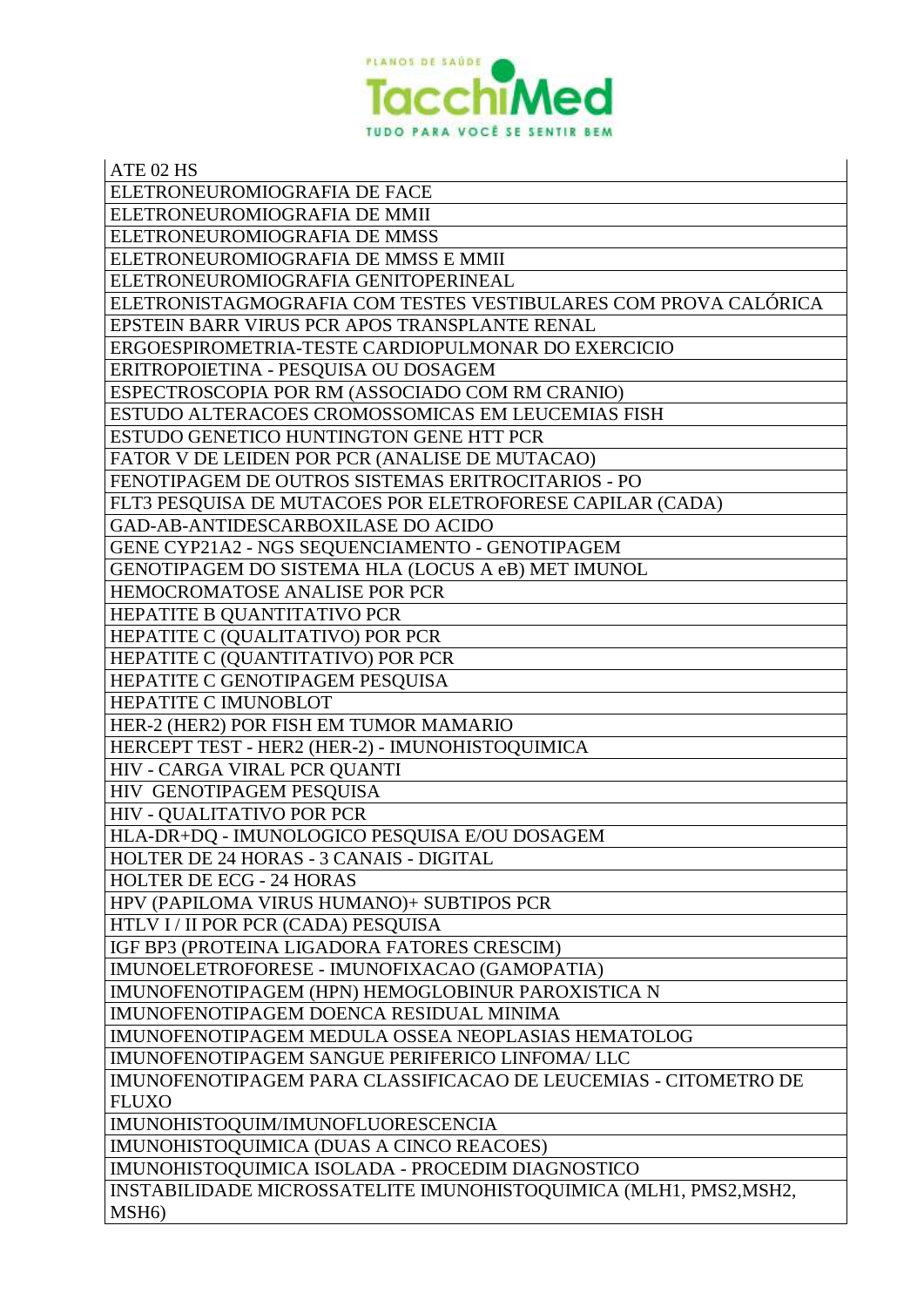

| KRAS (K-RAS) PESQUISA DE MUTACAO                             |
|--------------------------------------------------------------|
| LEVETIRACETAM DOSAGEM                                        |
| LINFOCINTILOGRAFIA                                           |
| LIQUIDO AMNIOTICO, CARIOTIPO COM BANDAS                      |
| MACROPROLACTINA                                              |
| MAMOGRAFIA DIGITAL BILATERAL                                 |
| MANOMETRIA ESOFAGICA COMPUTADORIZADA COM TESTE PROVOCATIVO   |
| <b>METILACAO DE MGMT - PCR</b>                               |
| MICROSCOPIA ESPECULAR CORNEA MONOCULAR                       |
| MONITORIZACAO AMBULATORIAL DE PRESSAO (MAPA)-24 H            |
| MONITORIZACAO AMBULATORIAL PRESSAO ARTERIAL 24 HOR           |
| MONITORIZACAO POR DOPPLER TRANSCRANIANO                      |
| MUCOPOLISSACARIDOSE PESQUISA                                 |
| MYCOBACTERIA PCR - PESQUISA                                  |
| N-RAS OU NRAS POR PCR OU SEQ NO TUMOR                        |
| N-TELOPEPTIDEO - NTX - URINA                                 |
| OSTEOCALCINA DOSAGEM                                         |
| PAINEL GENETICO (NGS) DOENCAS NEUROMUSCULARES ou NEUROPATIAS |
| PAINEL MULTIGENES CANCER MAMA NGS/MLPA                       |
| PD-L1 - DETECCAO POR TECNICAS IMUNOHISTOQUIMICAS (PDL1)      |
| PEPTIDEO NATRIURETICO BNP/PROBNP DOSAGEM                     |
| PESQUISA DE MUTACAO DE IDH - NGS                             |
| PET CT DOTATATO-GALIO 68 ANALOGO DE SOMATOSTATINA            |
| PET DEDICADO ONCOLOGICO (PETCT PET TC) PET SCAN              |
| PH-METRIA ESOFAGICA DOIS CANAIS COMPUTADORIZADA              |
| POLIGRAFIA DE RECEM-NASCIDO (MAIOR OU IGUAL 2 HORA           |
| POLISSONOGRAFIA CARDIO RESPIRATORIA TIPO III DOMIC           |
| POLISSONOGRAFIA DE NOITE INTEIRA (PSG)                       |
| POLISSONOGRAMA COM EEG DE NOITE INTEIRA                      |
| POLISSONOGRAMA COM TESTE DE CPAP NASAL                       |
| POTENCIAL EVOCADO VISUAL                                     |
| POTENCIAL VISUAL EVOCADO (PEV)                               |
| PRADER-WILLI ANGELMAN SINDROME DIAGNOSTICO                   |
| PROCESSAMENTO AUDITIVO CENTRAL (ACIMA DE 07 ANOS)            |
| PROCESSAMENTO AUDITIVO CENTRAL INFANTIL (3 A 7 ANOS)         |
| PROTEINA C PESQUISA (FUNCIONAL OU ATIVIDADE)                 |
| PROTEINA MIELINICA BASICA ANTICORPO LIQUOR                   |
| PROTEINA S LIVRE, DOSAGEM (QUANTIT OU ANTIGENO)              |
| PROTEINA S, TESTE FUNCIONAL OU ATIVIDADE                     |
| PROTROMBINA PESQUISA DE MUTACAO POR PCR                      |
| QUANTITATIVO DE METABOLITOS NA URINA P/ EIM                  |
| RAST PRE OU POS NATAL GENOMA P/IDENT ALTER CROMOSS           |
| REACAO SOROLOGICA PARA COXSACKIE NEUTRALIZACAO IGG           |
| RESSONÂNCIA MAGNÉTICA ABDOME SUPERIOR (FIGADO PANCREAS BACO  |
| $RINS$ )                                                     |
| RESSONÂNCIA MAGNÉTICA ARTICULAR (POR ARTICULACAO)            |
| RESSONÂNCIA MAGNÉTICA ATM ARTICULACAO TEMPOROMANDIBULAR      |
| (BILATERAL)                                                  |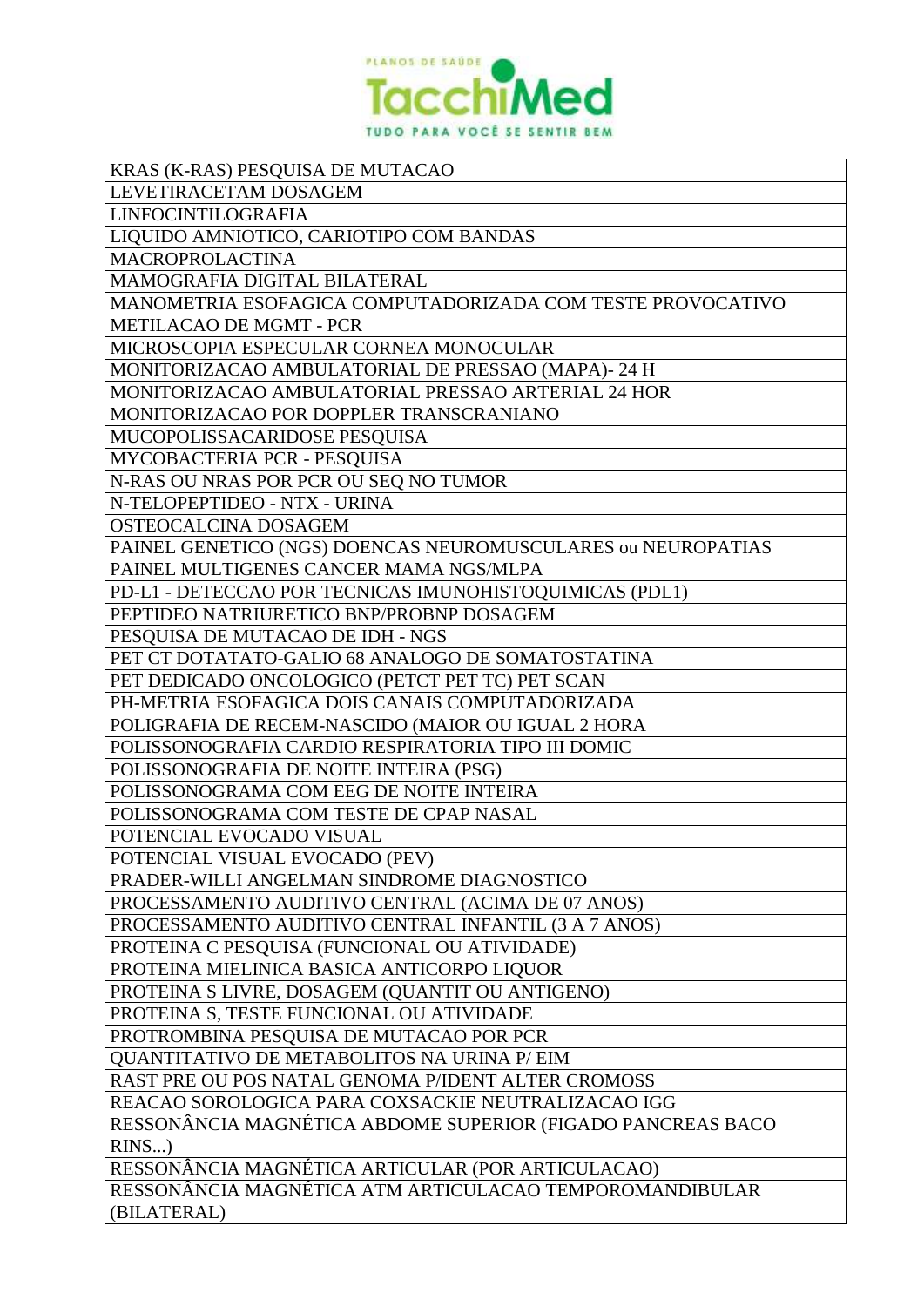

RESSONÂNCIA MAGNÉTICA BACIA (ARTICULACOES SACROILIACAS BILATERAL) RESSONÂNCIA MAGNÉTICA BASE DO CRANIO RESSONÂNCIA MAGNÉTICA BOLSA ESCROTAL RESSONÂNCIA MAGNÉTICA COLUNA CERVICAL OU DORSAL OU LOMBOSSACRA RESSONÂNCIA MAGNÉTICA CORACAO MORFOLOGICO FUNC+ PERFUSAO + ESTRESSE RESSONÂNCIA MAGNÉTICA CORACAO - MORFOLOGICO E FUNCIONAL RESSONÂNCIA MAGNÉTICA CORACAO - MORFOLOGICO FUNC + PERFUSAO+VIAB MIOC RESSONÂNCIA MAGNÉTICA COTOVELO OU PUNHO (UNILATERAL) RESSONÂNCIA MAGNÉTICA COXA (UNILATERAL) RESSONÂNCIA MAGNÉTICA COXO-FEMORAL (UNILATERAL) RESSONÂNCIA MAGNÉTICA CRANIO (ENCEFALO) RESSONÂNCIA MAGNÉTICA FACE (INCLUI SEIOS DA FACE) RESSONÂNCIA MAGNÉTICA FETAL RESSONÂNCIA MAGNÉTICA FLUXO LIQUORICO (COMO COMPLEMENTAR) RESSONÂNCIA MAGNÉTICA HIDRO (COLANGIO RM URO MIELO SIALO) RESSONÂNCIA MAGNÉTICA JOELHO (UNILATERAL) RESSONÂNCIA MAGNÉTICA MAMA (BILATERAL) RESSONÂNCIA MAGNÉTICA MAO (NAO INCLUI PUNHO) RESSONÂNCIA MAGNÉTICA MEMBRO SUPERIOR UNILAT (NAO INCLUI MAO E ARTIC) RESSONÂNCIA MAGNÉTICA OMBRO (UNILATERAL) RESSONÂNCIA MAGNÉTICA ORBITA BILATERAL RESSONÂNCIA MAGNÉTICA OSSOS TEMPORAIS BILATERAL RESSONÂNCIA MAGNÉTICA PE (ANTEPE) NAO INCLUI TORNOZELO RESSONÂNCIA MAGNÉTICA PELVE (NAO INCLUI ARTICULACOES COXOFEMORAIS) RESSONANCIA MAGNÉTICA PENIS RESSONÂNCIA MAGNÉTICA PERNA (UNILATERAL) RESSONÂNCIA MAGNÉTICA PESCOCO (NASO/OROFARINGE TRAQUEIA TIREOIDE) RESSONÂNCIA MAGNÉTICA PLEXO BRAQUIAL (UNILATERAL) RESSONÂNCIA MAGNÉTICA SELA TURCICA (HIPOFISE) RESSONÂNCIA MAGNÉTICA TORAX (MEDIASTINO, PULMAO, PAREDE TORACICA) RETINOGRAFIA FLUORESCENTE (MONOCULAR) ANGIOFLUORSC RISTOCETINA, CO-FATOR, TESTE FUNCIONAL, DOSAGEM RX DEGLUTOGRAMA RX VIDEODEGLUTOGRAMA SARS-COV-2 (CORONAVÍRUS COVID-19) - PESQUISA DE ANTICORPOS SARS-CoV-2 (CORONAVÍRUS COVID-19) - PESQUISA POR RT - PCR SEQÜENCIAMENTO GENICO POR SEQÜENCIAS DE ATE 500 PA SEQUENCIAMENTO DE GENOMA (EXOMA) SEQUENCIAMENTO DE NOVA GERACAO (NGS) GENES ISOLADOS, PAINEIS E GRANDES REG GENOMICAS SERTRALINA DOSAGEM ANTIDEPRESSIVO SIROLIMUS DOSAGEM SUCCINIL ACETONA DOSAGEM TACROLIMUS - DOSAGEM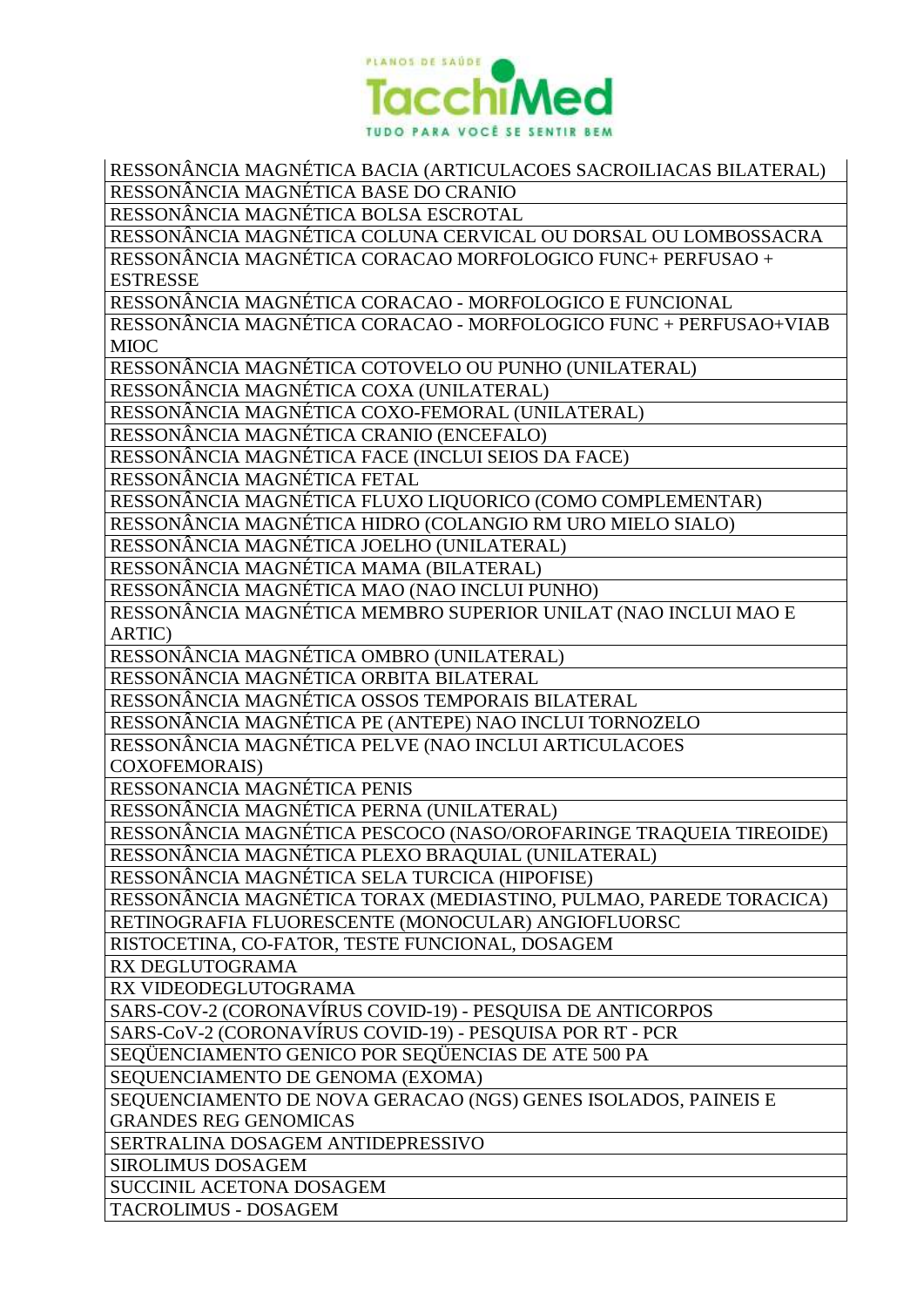

| TC - MANDIBULA                                                  |
|-----------------------------------------------------------------|
| <b>TC - MAXILAR</b>                                             |
| TESTE DA HISTAMINA (DUAS AREAS TESTADAS)                        |
| TESTE DE LATENCIAS MULTIPLAS DE SONO (TLMS)                     |
| TESTES VESTIBULARES COM VECTO-ELETRONISTAGMOGRAFIA              |
| TESTE RAPIDO PARA COVID (ANTIGENO - SWAB)                       |
| <b>TILT TESTE</b>                                               |
| TMO - DET DE HLA - LOCUS A E B BAIXA RESOL                      |
| TMO - DET DE HLA DQ E DR - ALTA RESOLUCAO- TRANSPL              |
| TMO-TIPAGEM HLA E B MET MOLECULARES ALTA RESOLUCAO              |
| TOMOGRAFIA COMPUTADORIZADA - ABDOMEN SUPERIOR                   |
| TOMOGRAFIA COMPUTADORIZADA - ABDOMEN TOTAL                      |
| TOMOGRAFIA COMPUTADORIZADA - APARELHO URINARIO/RENAL            |
| TOMOGRAFIA COMPUTADORIZADA - ARTICULACAO - JOELHO, OMBRO,       |
| TORNOZELO, PUNHO, COXOFEMORAL.                                  |
| TOMOGRAFIA COMPUTADORIZADA - ARTICULACOES TEMPOROMANDIBULARES - |
| <b>BILATERAL</b>                                                |
| TOMOGRAFIA COMPUTADORIZADA - COLUNA CERVICAL/ DORSAL/ LOMBAR    |
| TOMOGRAFIA COMPUTADORIZADA - COLUNA SEGMENTO ADICIONAL          |
| TOMOGRAFIA COMPUTADORIZADA - CRANIO/ ORBITAS/ SELA TURSICA      |
| TOMOGRAFIA COMPUTADORIZADA - FACE OU SEIOS DA FACE              |
| TOMOGRAFIA COMPUTADORIZADA - MASTOIDES/ OUVIDOS/ROCHEDOS        |
| TOMOGRAFIA COMPUTADORIZADA - PELVE OU BACIA                     |
| TOMOGRAFIA COMPUTADORIZADA - PESCOCO (PART MOLES, LARINGE,      |
| TIREOIDE).                                                      |
| TOMOGRAFIA COMPUTADORIZADA - SEGMENTO APENDICULAR (PE, MAO,     |
| BRAÇO, ANTEB) UNI                                               |
| TOMOGRAFIA COMPUTADORIZADA - TORAX                              |
| TOMOGRAFIA DE COERENCIA OPTICA - MONOCULAR                      |
| TOMOMIELOGRAFIA (ACRESCENTAR A TC DE COLUNA)                    |
| TOXOPLASMOSE POR PCR - PESQUISA                                 |
| TP53 GENE POR MLPA                                              |
|                                                                 |
| TRAT HIPERTIROIDISMO (GRAVES) BOCIO NODULAR TOXICO              |
| ULTRASSONOGRAFIA ABDOME TOTAL                                   |
| ULTRASSONOGRAFIA DOPPLER AORTA E ARTERIAS ILIACAS               |
| ULTRASSONOGRAFIA DOPPLER AORTA E ARTERIAS RENAIS                |
| ULTRASSONOGRAFIA DOPPLER ARTERIAL MEMBRO INFERIOR UNILATERAL    |
| ULTRASSONOGRAFIA DOPPLER ARTERIAL MEMBRO SUPERIOR UNILATERAL    |
| ULTRASSONOGRAFIA DOPPLER ARTERIAS VISCERAIS                     |
| ULTRASSONOGRAFIA DOPPLER CAROTIDAS E VERTEBRAIS                 |
| ULTRASSONOGRAFIA DOPPLER VASOS CERVICAIS VENOSOS BILATERAL      |
| ULTRASSONOGRAFIA DOPPLER VEIA CAVA SUPERIOR OU INFERIOR         |
| ULTRASSONOGRAFIA DOPPLER VENOSO MEMBRO INFERIOR UNILATERAL      |
| ULTRASSONOGRAFIA DOPPLER VENOSO MEMBRO SUPERIOR UNILATERAL      |
| ULTRASSONOGRAFIA OBSTETRICA C/ TRANSLUCENCIA NUCAL              |
| ULTRASSONOGRAFIA OBSTETRICA COM DOPPLER COLORIDO                |
| ULTRASSONOGRAFIA OBSTETRICA MORFOLOGICA (1° OU 2° TRIMESTRE)    |
| ULTRASSONOGRAFIA OBSTETRICA PERFIL BIOFISICO FETAL              |